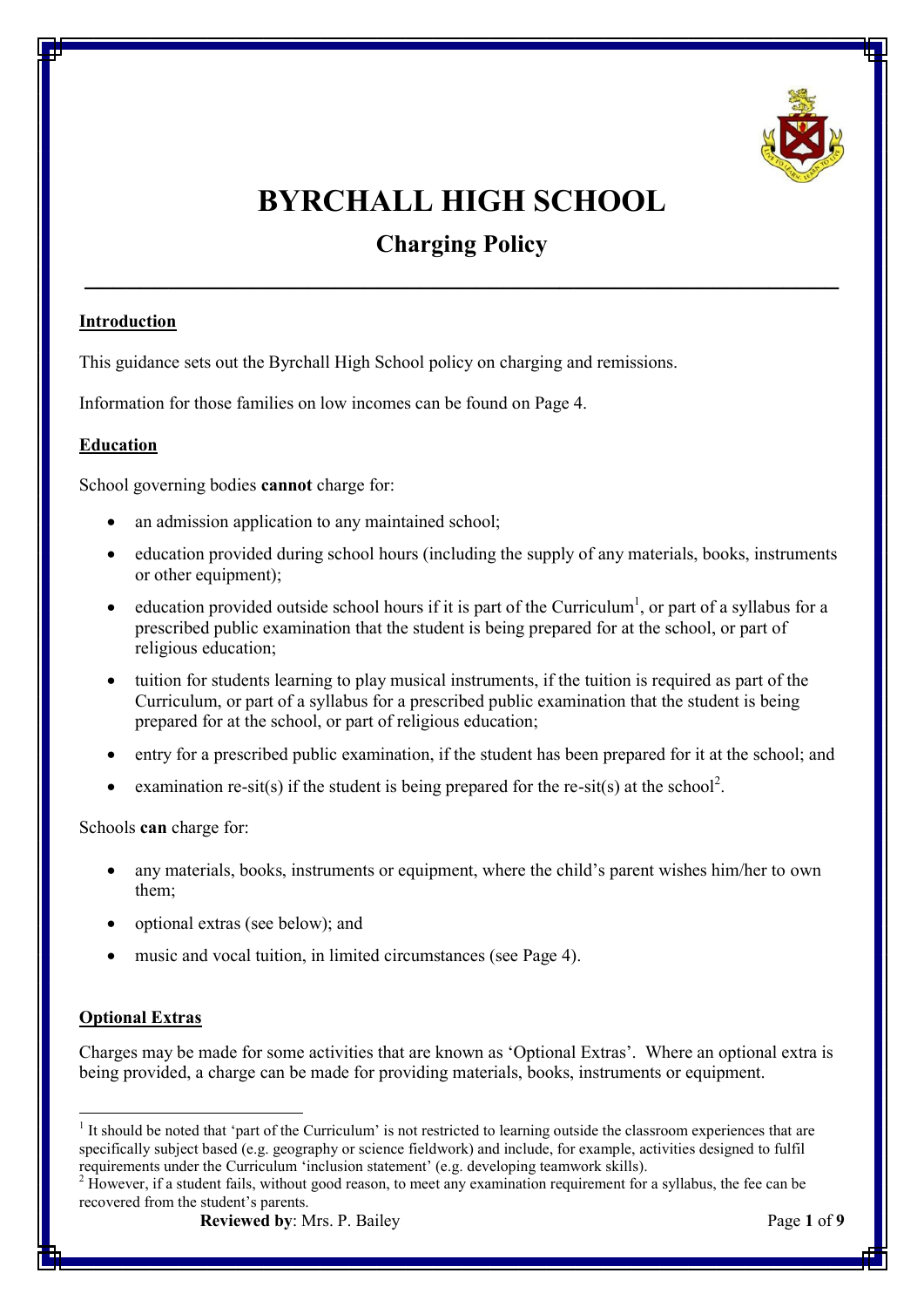#### **Optional extras are:**

- education provided outside of school time that is not:
	- a) part of the Curriculum;
	- b) part of a syllabus for a prescribed public examination that the student is being prepared for at the school; or
	- c) part of religious education.
- examination entry fee(s) if the registered student has not been prepared for the examination(s) at the school;
- · transport that is not required to take the student to school or to other premises where the local authority/governing body have arranged for the student to be provided with education; and
- board and lodging for a student on a residential visit.

In calculating the cost of optional extras, an amount may be included in relation to:

- any materials, books, instruments or equipment provided in connection with the optional extra;
- non-teaching staff;
- teaching staff engaged under contracts for services purely to provide an optional extra, this includes supply teachers engaged specifically to provide the optional extra; and
- · the cost, or a proportion of the costs, for teaching staff employed to provide tuition in playing a musical instrument, where the tuition is an optional extra.

Any charge made in respect of individual students must not exceed the actual cost of providing the optional extra activity, divided equally by the number of students participating. It must not, therefore, include an element of subsidy for any other students wishing to participate in the activity whose parents are unwilling or unable to pay the full charge.

Furthermore, in cases where a small proportion of the activity takes place during school hours, the charge cannot include the cost of alternative provision for those students who do not wish to participate. Therefore, no charge can be made for supply teachers to cover for those teachers who are absent from school accompanying students on a residential visit.

Participation in any optional extra activity will be on the basis of parental choice and a willingness to meet the charges. Parental agreement is therefore, a necessary pre-requisite for the provision of an optional extra where charges will be made.

#### **Voluntary Contributions**

Nothing in legislation prevents a school governing body from asking for voluntary contributions for the benefit of the school or any school activities. However, if the activity cannot be funded without voluntary contributions, the governing body or headteacher should make this clear to parents at the outset. The governing body or headteacher **must** also make it clear to parents that there is no obligation to make any contribution.

It is important to note that no child should be excluded from an activity simply because his or her parents are unwilling or unable to pay. If insufficient voluntary contributions are raised to fund a visit, then it must be cancelled. Schools must make sure that they make this clear to parents. If a parent is unwilling or

**Reviewed by**: Mrs. P. Bailey Page 2 of 9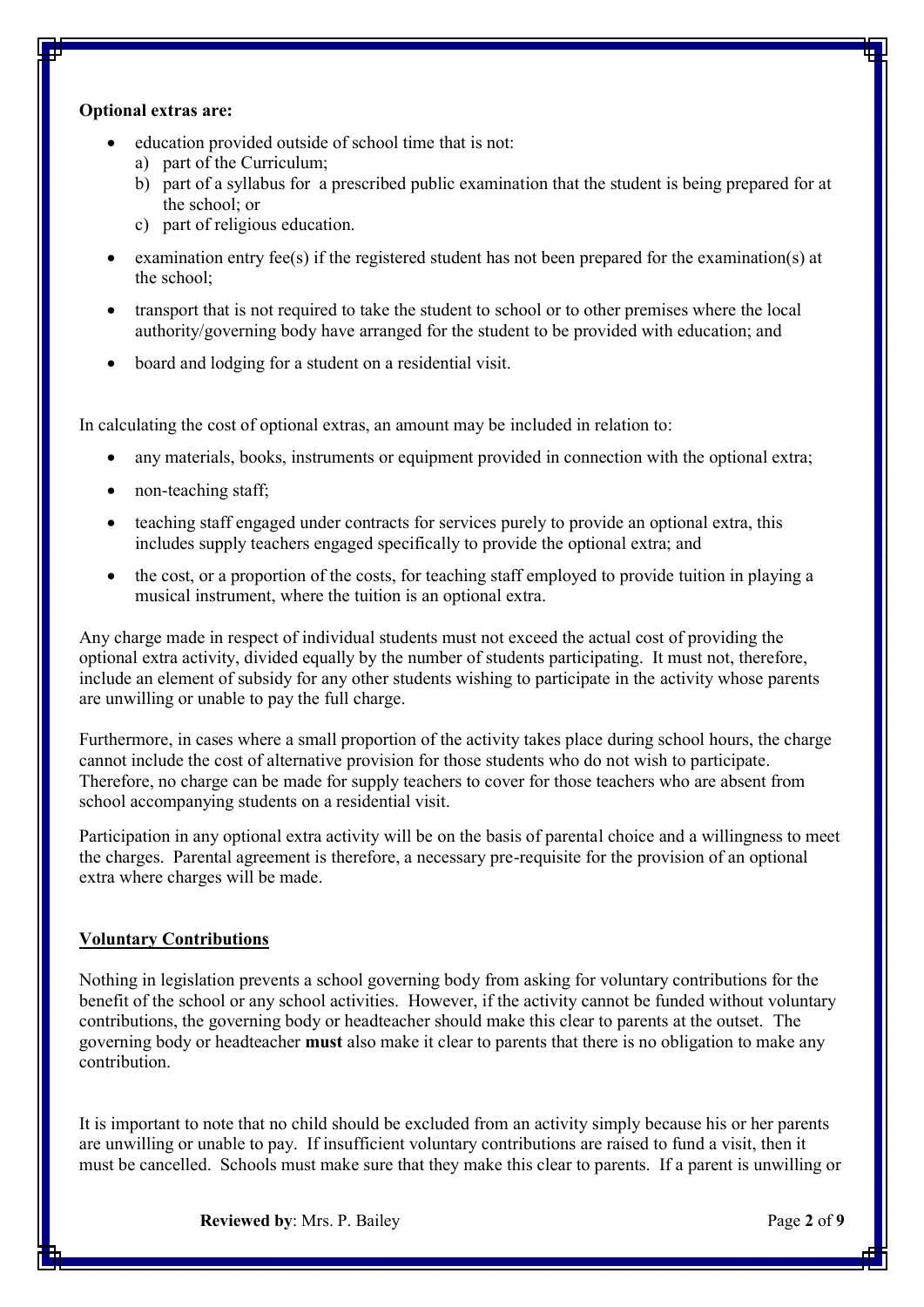unable to pay, their child must still be given an equal chance to go on the visit. Schools should make it clear to parents at the outset, what their policy for allocating places on school visits will be.

When making requests for voluntary contributions to the school funds, parents must not be made to feel pressurised into paying as it is voluntary and **not compulsory**. Schools should avoid sending colour coded letters to parents as a reminder to make payments into the school or maintenance funds. Schools should also ensure that direct debit or standing order mandates are not sent to parents when requesting for contributions.

# **Residential Visits**

Schools **cannot** charge for:

- education provided on any visit that takes place during school hours;
- · education provided on any visit that takes place outside school hours, if it is part of the National Curriculum, or part of a syllabus for a prescribed public examination that the student is being prepared for at the school, or part of religious education; and
- supply teachers to cover for those teachers who are absent from school accompanying students on a residential visit.

Schools **can** charge for:

- board and lodging and the charge must not exceed the actual cost.
- Music tuition.
- Any materials, books or equipment where a parent wishes their child to own them.

#### **Music Tuition**

Although the law states that all education provided during school hours must be free, music lessons are an exception to this rule.

The Education and Inspections Act 2006 introduced a regulation-making power which allowed the Department for Children, Schools and Families to specify circumstances where charging can be made for music tuition. The new Regulations, which came into force in September 2007, provide students with greater access to vocal and instrumental tuition.

Charges may now be made for teaching either an individual student, or groups of any appropriate size (provided that the size of the group is based on sound pedagogical principles) to play a musical instrument or to sing. Guidance about these changes to the charging regulations can be viewed here. Charges may only be made if the teaching is not an essential part of either the National Curriculum or a public examination syllabus being followed by the student(s), or the first access to the Key Stage 2 Instrumental and Vocal Tuition Programme (Wider Opportunities).

#### **Transport**

Schools **cannot** charge for:

- transporting registered students to or from the school premises, where there is a statutory obligation to provide transport;
- · transporting registered students to other premises where the governing body has arranged for students to be educated;
- · transport that enables a student to meet an examination requirement when he/she has been prepared for that examination at the school; and
- transport provided in connection with an educational visit.

**Reviewed by**: Mrs. P. Bailey Page 3 of 9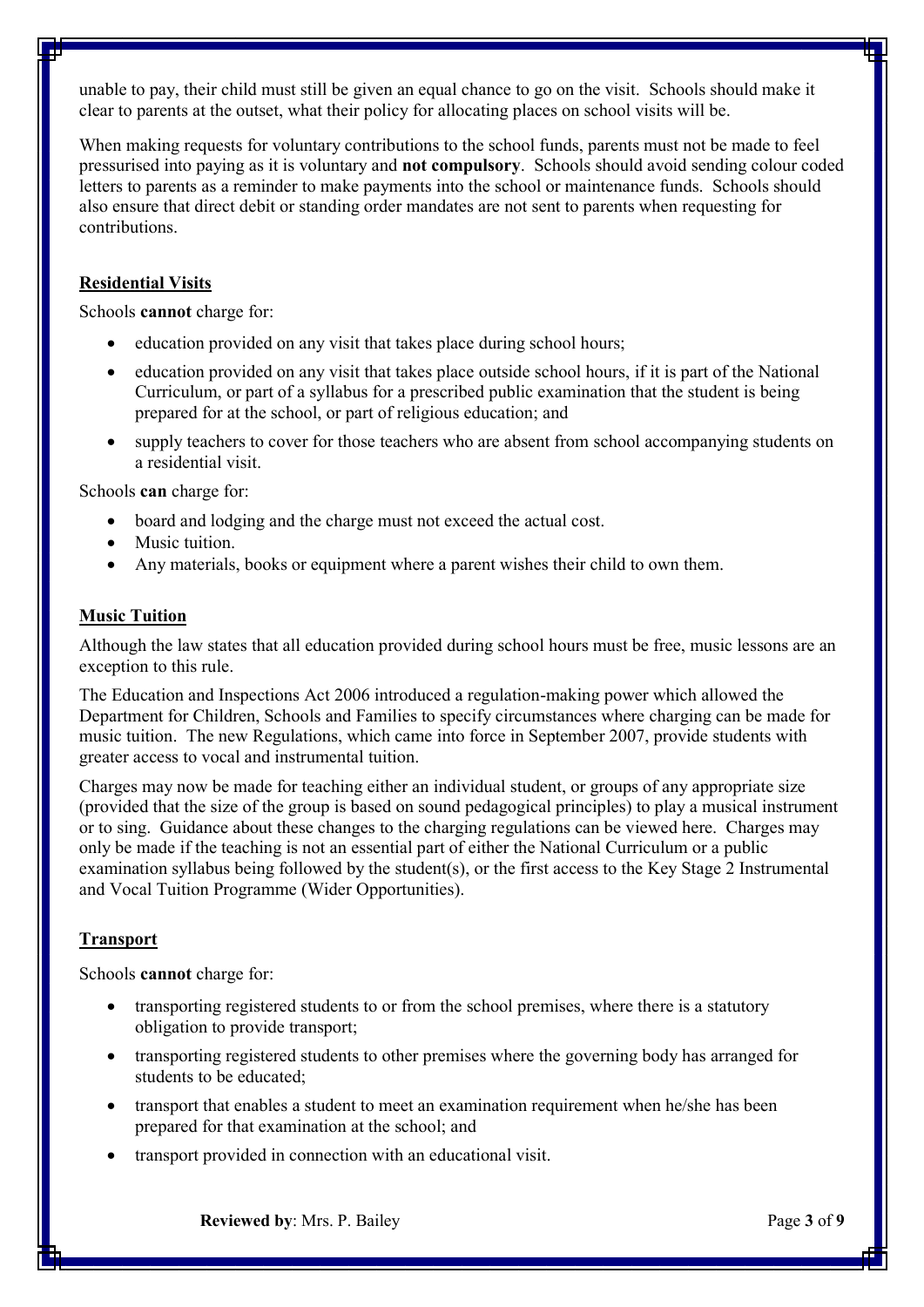# **Families qualifying for remission or help with charges**

In order to remove financial barriers from disadvantaged students, the governing body has agreed that some activities and visits where charges can legally be made will be offered at no charge or a reduced charge to parents in particular circumstances. This policy sets out the circumstances in which charges will be waivered.

# Category A

Parents in receipt of:

- Income support
- · Income-based Jobseekers Allowance
- Support under part VI of the Immigration and Asylum Act 1999
- · Child Tax Credit, provided that Working Tax Credit is not also received and the family's income (as assessed by HM Revenue and Customs) does not exceed the sum given in the Revenue and Customs rules)
- · Guaranteed State Pension

Additional categories of parents may claim help with some costs in some circumstances.

# **Charging and Remissions Policies**

No charges can be made unless the governing body of the school or local authority has drawn up a charging policy giving details of the optional extras or board and lodging that they intend to charge for, and a remissions policy.

The governing body's policy must meet the requirements of the law. A policy statement will take account of each type of activity that can be charged for and explain when charges will be made.

If a charge is to be made for a particular type of activity, for example optional extras, parents need to know how the charge will be worked out and who might qualify for help with the cost (or even get it free). This information should be made available to parents.

The remissions policy must set out any circumstances in which the school propose to remit (wholly or partly) any charge which would otherwise be payable to them in accordance with their charging policy. For example, a school may decide to provide an Italian language evening class as an optional extra. The governing body may decide to reduce the cost for those children whose parents are in receipt of certain benefits.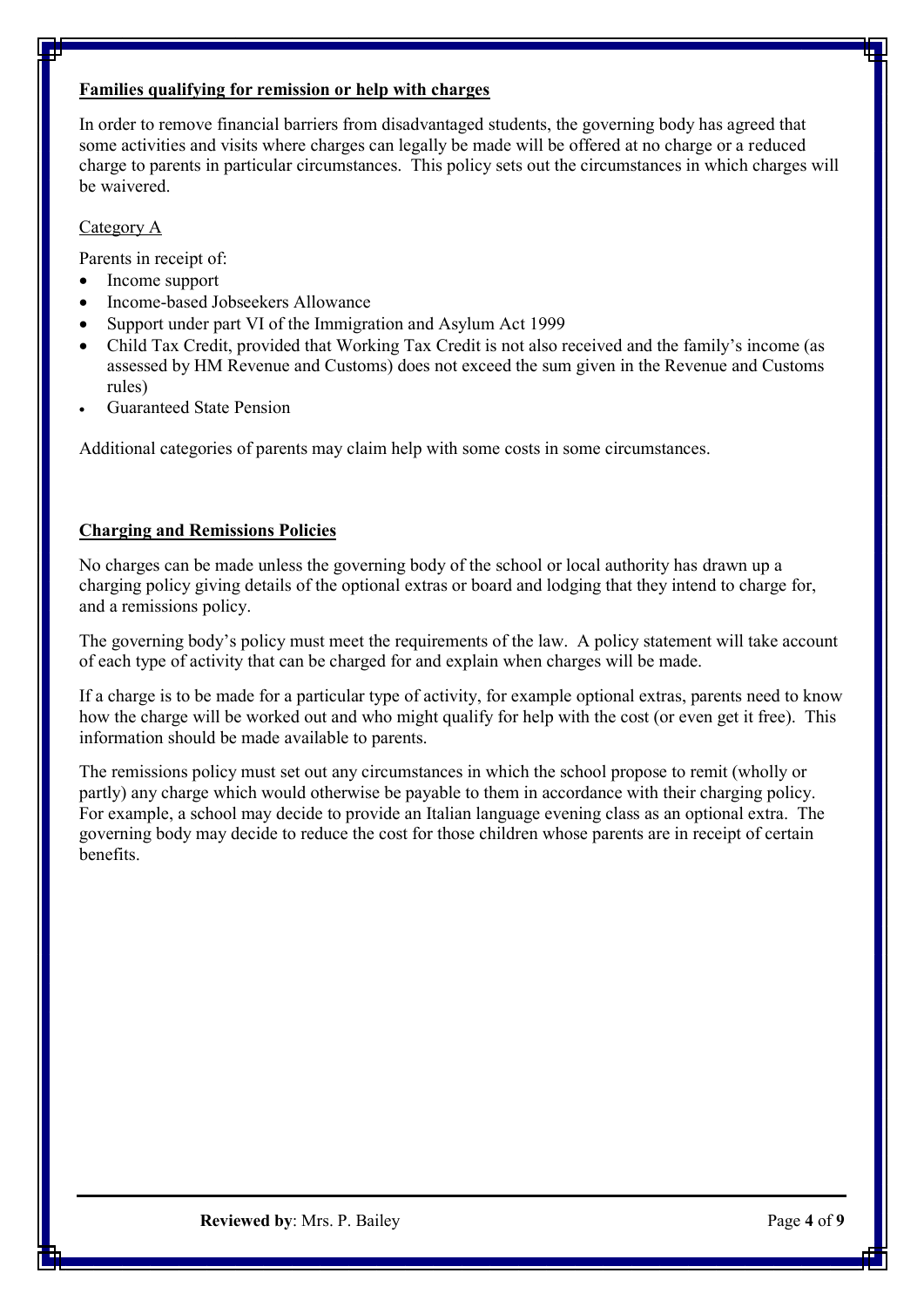#### **Education partly during school hours**

Where an activity takes place partly during and partly outside school hours, there is a basis for determining whether it is deemed to take place either inside or outside school hours. However, a charge can only be made for the activity outside school hours if it is not part of the National Curriculum, not part of a syllabus for a prescribed public examination that the student is being prepared for at the school and not part of religious education.

# **Non-residential activities**

If 50% or more of the time spent on the activity occurs during school hours, it is deemed to take place during school hours. Time spent of travel counts in this calculation if the travel itself occurs during school hours. School hours do not include the break in the middle of the day.

Where less than 50% of the time spent on an activity falls during school hours, it is deemed to have taken place outside school hours. For example, an excursion might require students to leave school an hour before the school day ends, but the activity does not end until late in the evening.

# **Residential visits**

If the number of school sessions taken up by the visit is equal to or greater than 50% of the number of half days spent on the visit, it is deemed to have taken place during school hours (even if some activities take place late in the evening). Whatever the starting and finishing times of the school day, Regulations require that the school day is divided into 2 sessions. A 'half day' means any period of 12 hours ending with noon or midnight on any day.

# **Example 1: Visit during school hours**

Students are away from noon on Wednesday to 9pm on Sunday. This counts as 9 half days including 5 school sessions, so the visit is deemed to have taken place during school hours.

# **Example 2: Visit outside school hours**

Students are away from school from noon on Thursday until 9pm on Sunday. This counts as 7 half days including 3 school sessions, so the visit is deemed to have taken place outside school hours.

# **Public Examinations**

No charges may be made for entering students for public examinations that are set out in the Regulations. The governing body must enter a student for each examination in a public examination syllabus for which the school has prepared the student. This does not apply if the governing body thinks there are educational reasons for not entering the student, or if the student's parents request in writing that the student should not be entered. The LA may not override the governing body's decision on whether to enter a particular student for an examination.

An examination entry fee may be charged to parents if:

- the examination is on the set list, but the student was not prepared for it at the school;
- the examination is not on the set list, but the school arranges for the student to take it;
- a student fails, without good reason, to complete the requirements of any public examination where the governing body paid or agreed to pay the entry fee.

Charges may not be made for any cost associated with preparing a student for an examination. However, charging is allowed for tuition and other costs if a student is prepared outside school hours for an examination that is not set out in the Regulations.

**Reviewed by**: Mrs. P. Bailey Page 5 of 9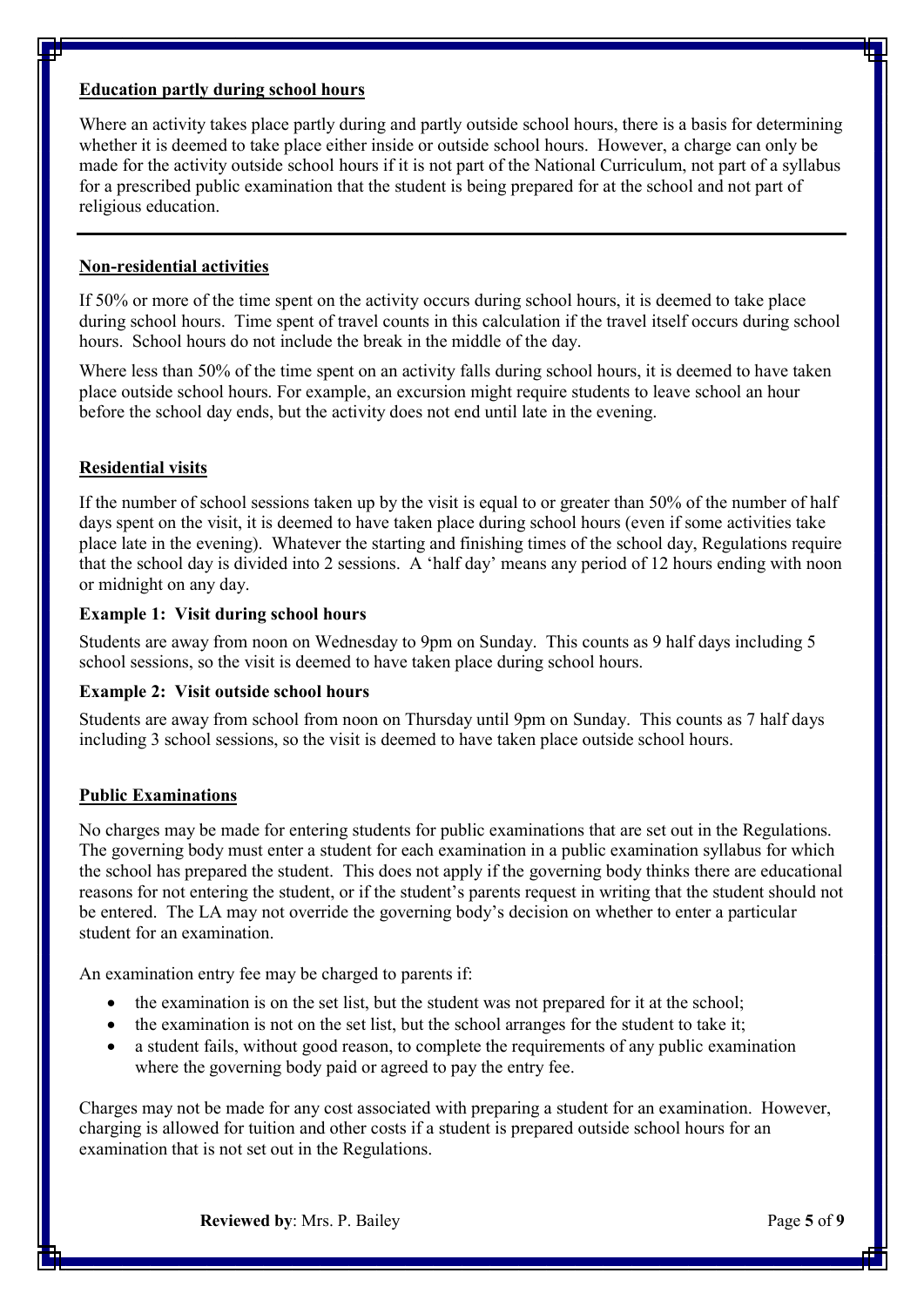#### **Activities not run by the school**

When an organisation acting independently of a school arranges an activity to take place during school hours and parents want their children to join the activity, such organisations may charge parents. Parents must then ask the school to agree to their children being absent, just as they would if they wanted to take their children out of school for a family holiday. However, where an activity is organised by a third party and is approved by the school, is educational or is supervised by someone authorised by the school, then it is the DFE's view that is should be treated as if it were provided by the school and no charge should be made to the parents or students. Such an activity, if it takes place outside the school premises, is an 'approved educational activity' within the meaning of Regulation 4A(a) of the Education (Pupil Registration) Regulations 1995 (as amended).

#### **School Minibuses**

Schools may charge for transport in their minibuses only if they hold a permit issued under Section 19 of the Transport Act 1985. In some cases, the permit exempts the school from Public Service Vehicle (PSV) operator and driver licensing requirements. A permit is not required if no charge is made in cash or kind. Schools should apply to the Transport Team for a permit for each minibus.

Charges may recover some or all of the costs or running the vehicle, including loss of value. But, the service may not make a profit, either directly through the fares charged or incidentally as part of a profit making activity, even if any profit would go into the school's other running costs or for charitable purposes. A charge is any payment made in cash or kind (for example, a club subscription) by or on behalf of a person that gives him or her a right to be carried.

If schools intend to hire their minibus, they must ensure that their insurance covers passengers carried during the hiring.

#### **Materials, books, instruments or other equipment**

A governing body may set a charge for materials used in school where a parent indicates in advance that they or the student wishes to own the finished article which incorporates the materials. Any charge will not exceed the cost of the materials. Alternatively, the parent may be required to provide the materials in question.

#### **Damage to Property**

A governing body may reserve the right to ask the parents of a student whose inappropriate behaviour causes damage to contribute to the cost of repairs of replacing defaced, damaged or lost property.

#### **The Law and Guidance**

Education Act 1996: Sections 449 – 462

DfE – A Guide to the Law for School Governors (Chapter 23)

DfE – Charging for School Activities

**Reviewed by**: Mrs. P. Bailey Page 6 of 9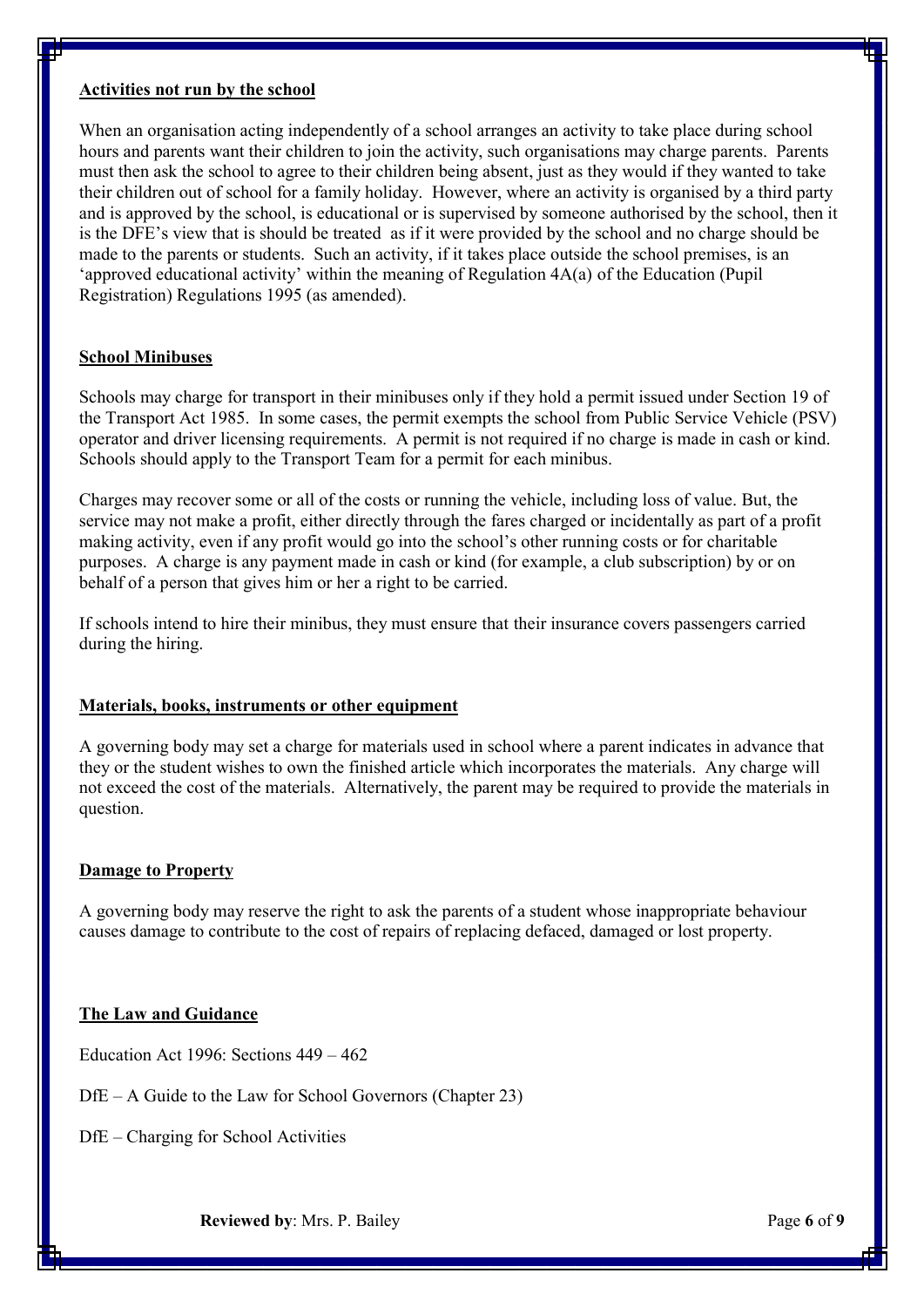#### **Questions and Answers**

#### **What is a charging policy?**

Under the charging provisions set out in legislation, governing bodies may choose to charge for certain defined activities, but only if they have first drawn up charging and remissions policies. These policies should be made available to parents on request.

#### **A visit involving staying overnight has been arranged for children at my school. Can the school charge for this?**

Where a school activity requires students to spend nights away from home, the school is allowed to make a charge for board and lodging. This is with the exception of students whose parents are receiving: Income Support; Income-based Jobseeker's Allowance; Support under Part VI of the Immigration and Asylum Act 1999 or Child Tax Credit (providing they do not also receive Working Tax Credit and have an annual income, assessed by the Inland Revenue that does not exceed the sum given in the Revenue and Customs Rules) and an income related employment and support allowance. Since April 2003, the eligibility criteria that entitle families to an exemption from paying for the cost of board and lodging on residential visits have been aligned with free school meals eligibility criteria. The headteacher must inform all parents of the right to claim free board and lodging if they are receiving these benefits.

#### **With regard to the remission of board and lodging payments, can you please explain who pays for the expense, would it come out of the school budget or is there a grant available to claim?**

Although the criteria for being eligible for the remission of charges for board and lodgings is the same as free school meals, that is where the similarity ends. The costs involved in the remission of board and lodgings are to be borne by the school from their contingency funds. There is no return to be completed to re-claim the money back.

# **Our school has a large number of students eligible for free school meals, this means that they would also receive remission for board and lodgings expenses for residential school visits. How can the school fund/organise residential visits?**

The government provides funding for schools to each local authority according to a formula which recognises the different needs of each area. The same basic funding is provided for all comparable students across the country. This is then topped up according to local needs.

One of these top-ups reflects the number of students in a certain area living in deprived circumstances, as these students need extra help if they are to have an equal opportunity in life. The amount that individual schools receive from the local authority reflects their relative need compared with other local schools, through the locally agreed funding formula. All local authorities' funding formulae are required to include an element to reflect the needs of deprived students. It is for headteachers and school governing bodies to decide how to spend their available resources.

Schools cannot exclude children from taking part in an activity that is part of the Curriculum purely on the grounds that the parent or carer, cannot make, or refuses to make, a contribution. This can clearly place schools in some difficulty on occasions where a number of parents/carers might be in such a position. The school then has to decide whether they can cover the costs of such activity from within the budget or by fundraising, or whether the activity has to be cancelled.

If there is a residential activity taking place largely during school time, or which meets the requirements of the syllabus for a public examination, or is to do with the Curriculum or religious education, no charge may be made either for the education or for the cost of travel.

**Reviewed by**: Mrs. P. Bailey Page 7 of 9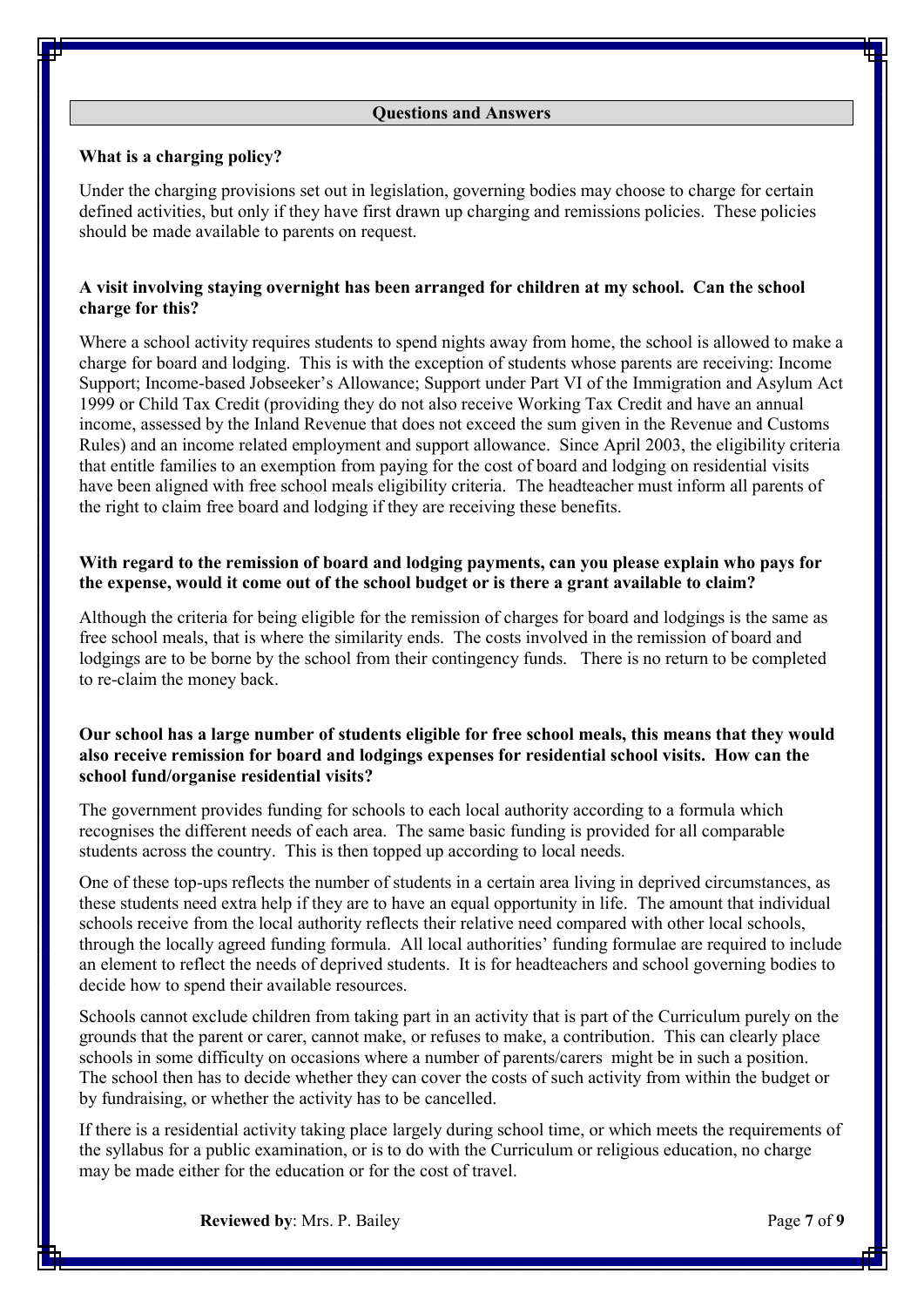### **Can governing bodies charge for educating children in maintained schools?**

The governing body cannot charge for education that takes place in school hours. Nor can they charge for activities that take place outside school hours if these are part of the Curriculum, necessary as part of a syllabus for a prescribed public examination that the student is being prepared for at the school, or part of religious education. They can charge for permitted 'optional extras', provided they have drawn up a statement of general policy on charging and given details of 'optional extras' they intend to charge for. The governing body's policy must meet the requirements of the law.

# **Can a school charge for an activity that takes place out of school hours?**

This kind of activity is often referred to as an 'optional extra'. Where an optional extra is being provided, a charge can be made for providing materials, books, instruments or equipment. See guidance on optional extras.

The actual charge for the optional extra cannot exceed the actual cost of the provision. Schools cannot and must not make a profit from charging for optional extras. Participation in any optional extra activity will be on the basis of parental choice and a willingness to meet the charges. Parental agreement is therefore a necessary pre-requisite for the provision of an optional extra where charges will be made.

# **Can a school ask parents for voluntary contributions?**

Schools may invite parents and others to make voluntary contributions to make school funds go further. All requests to parents for voluntary contributions must make it quite clear that the contributions would be voluntary. It should be remembered that education provided during school hours must be free. This includes materials, equipment and transport provided in school hours by the local authority or by the school to carry students between the school and an activity. Governing bodies should also clearly explain that children of parents who do not contribute will not be treated any differently, and that the activity might be cancelled if insufficient contributions are received.

# **The school has sent letters out to parents asking for contributions towards a school visit, do parents have to pay?**

Headteachers or governing bodies may ask parents for voluntary contributions towards the cost of:

- any activity which takes place during school hours;
- school equipment; and
- school funds generally.

Children of parents who are unable, or unwilling to contribute may not be discriminated against. However, if insufficient voluntary contributions are received to cover the cost of the visit or activity, and there is no alternative method to make up the shortfall, then the school should cancel the activity/visit. It would be advisable to make parents aware of a possible cancellation to the activity/visit if insufficient voluntary contributions are received from the outset.

# **What happens if the school is not able to raise enough voluntary contribution? How does this affect their child(ren)?**

The school cannot exclude a child from taking part in an activity that is part of the Curriculum purely on the grounds that you, the parent or carer, cannot make, or refuses to make the contribution. This can clearly place schools in some difficulty on occasions where a number of parents/carers might be in such a position. The school then has to decide whether they can cover the costs of such activity from within the budget of by fundraising, or whether the activity has to be cancelled.

**Reviewed by**: Mrs. P. Bailey Page 8 of 9